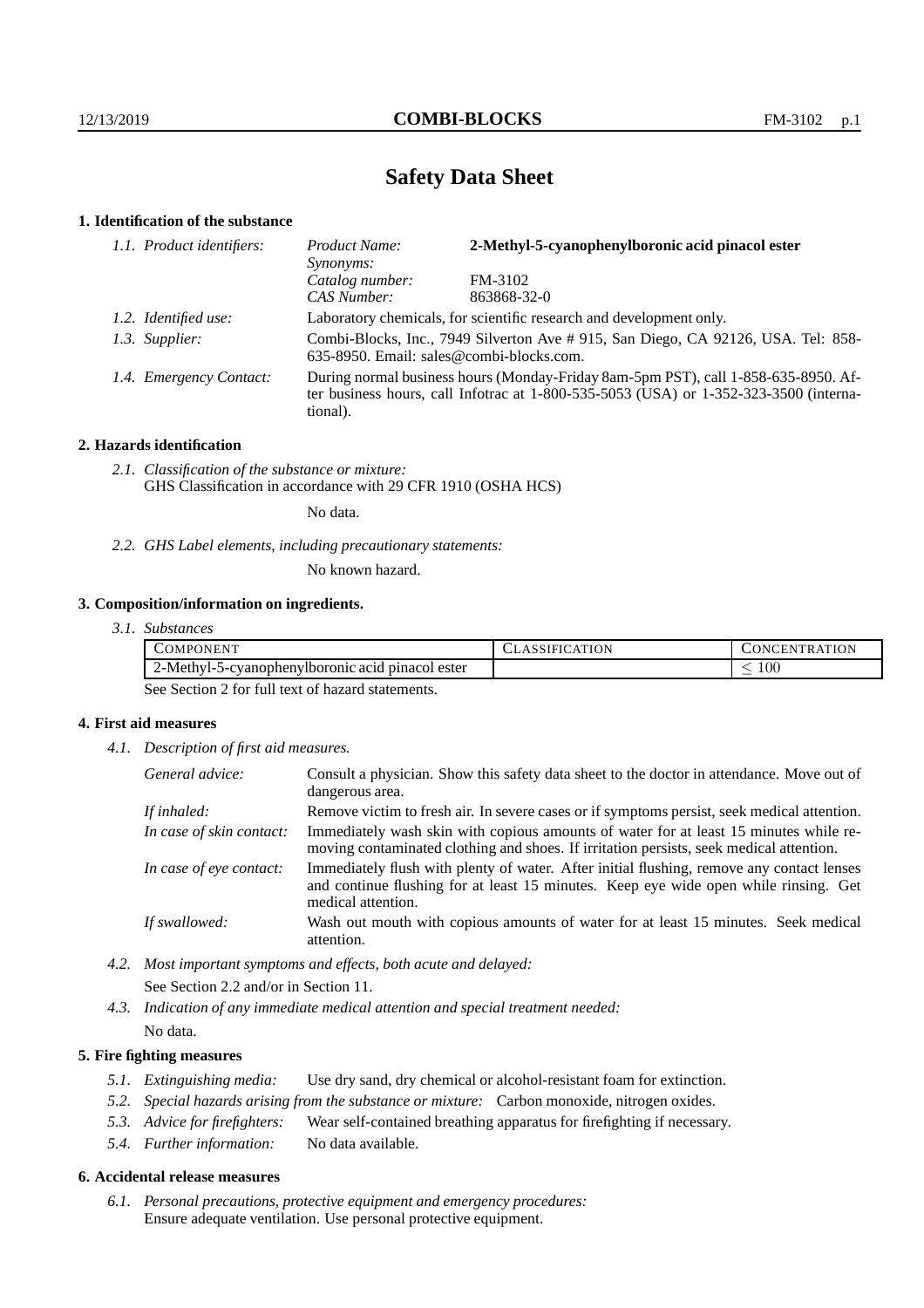|                          | 6.2. Environmental precautions:                                                                                                                                                                                                                                    |                                                                                                                                                                                                                                                                                                                        |  |  |
|--------------------------|--------------------------------------------------------------------------------------------------------------------------------------------------------------------------------------------------------------------------------------------------------------------|------------------------------------------------------------------------------------------------------------------------------------------------------------------------------------------------------------------------------------------------------------------------------------------------------------------------|--|--|
|                          | Should not be released into the environment. See Section 12 for additional ecological information.                                                                                                                                                                 |                                                                                                                                                                                                                                                                                                                        |  |  |
|                          | 6.3. Methods and materials for containment and cleaning up:                                                                                                                                                                                                        |                                                                                                                                                                                                                                                                                                                        |  |  |
|                          | Sweep up or vacuum up spillage and collect in suitable container for disposal.                                                                                                                                                                                     |                                                                                                                                                                                                                                                                                                                        |  |  |
|                          | 6.4. Reference to other sections:                                                                                                                                                                                                                                  |                                                                                                                                                                                                                                                                                                                        |  |  |
|                          | Refer to protective measures listed in Sections 8 and 13.                                                                                                                                                                                                          |                                                                                                                                                                                                                                                                                                                        |  |  |
|                          | 7. Handling and storage                                                                                                                                                                                                                                            |                                                                                                                                                                                                                                                                                                                        |  |  |
|                          | 7.1. Precautions for safe handling: Avoid contact with skin and eyes. Avoid inhalation of vapour or mist. Keep away<br>from sources of ignition - No smoking. Take measures to prevent the build up of electro-<br>static charge. For precautions see section 2.2. |                                                                                                                                                                                                                                                                                                                        |  |  |
|                          |                                                                                                                                                                                                                                                                    | 7.2. Conditions for safe storage, including any incompatibilities: Keep container tightly closed in a dry and well-ventilated<br>place. Containers which are opened must be carefully resealed and kept upright to prevent<br>leakage.                                                                                 |  |  |
|                          | 7.3. Specific end use(s):                                                                                                                                                                                                                                          | Laboratory chemicals, for scientific research and development only.                                                                                                                                                                                                                                                    |  |  |
|                          | 8. Exposure Controls / Personal protection                                                                                                                                                                                                                         |                                                                                                                                                                                                                                                                                                                        |  |  |
| 8.1. Control parameters: |                                                                                                                                                                                                                                                                    |                                                                                                                                                                                                                                                                                                                        |  |  |
|                          | Components with workplace control parameters: Contains no substances with occupational exposure limit values.                                                                                                                                                      |                                                                                                                                                                                                                                                                                                                        |  |  |
|                          | 8.2. Exposure controls:                                                                                                                                                                                                                                            |                                                                                                                                                                                                                                                                                                                        |  |  |
|                          |                                                                                                                                                                                                                                                                    | Appropriate engineering controls: Ensure that eyewash stations and safety showers are close to the workstation<br>location. Ensure adequate ventilation, especially in confined areas.                                                                                                                                 |  |  |
|                          | Personal protective equipment:                                                                                                                                                                                                                                     |                                                                                                                                                                                                                                                                                                                        |  |  |
|                          | Eye/face protection:                                                                                                                                                                                                                                               | Wear appropriate protective eyeglasses or chemical safety goggles as described by OSHA's<br>eye and face protection regulations in 29 CFR 1910.133 or European Standard EN166.                                                                                                                                         |  |  |
|                          | Skin protection:                                                                                                                                                                                                                                                   | Handle with gloves. Gloves must be inspected prior to use. Use proper glove removal<br>technique (without touching glove's outer surface) to avoid skin contact with this product.<br>Dispose of contaminated gloves after use in accordance with applicable laws and good<br>laboratory practices. Wash and dry hands |  |  |
|                          | <b>Body Protection:</b>                                                                                                                                                                                                                                            | Complete suit protecting against chemicals, Flame retardant antistatic protective clothing.,<br>The type of protective equipment must be selected according to the concentration and<br>amount of the dangerous substance at the specific workplace.                                                                   |  |  |
|                          | Respiratory protection:                                                                                                                                                                                                                                            |                                                                                                                                                                                                                                                                                                                        |  |  |

Control of environmental exposure: Prevent further leakage or spillage if safe to do so. Do not let product enter drains.

# **9. Physical and chemical properties**

*9.1. Information on basic physical and chemical properties*

| (a)                        | Appearance:                                   | Solid     |
|----------------------------|-----------------------------------------------|-----------|
|                            | Odour:                                        | No data   |
| (b)                        |                                               |           |
| (c)                        | Odour Threshold:                              | No data   |
| (d)                        | pH:                                           | No data   |
| (e)                        | Melting point/freezing point:                 | 50 - 80°C |
| (f)                        | Initial boiling point and boiling range:      | No data   |
| (g)                        | Flash point:                                  | No data   |
| (h)                        | Evaporatoin rate:                             | No data   |
| (i)                        | Flammability (solid, gas):                    | No data   |
| (j)                        | Upper/lower flammability or explosive limits: | No data   |
| (k)                        | Vapour pressure:                              | No data   |
| $\left( \mathrm{l}\right)$ | Vapour density:                               | No data   |
| (m)                        | Relative density:                             | No data   |
| (n)                        | Water solubility:                             | No data   |
| $\rm (o)$                  | Partition coefficient: n-octanol/water:       | No data   |
| (p)                        | Auto-ignition:                                | No data   |
| (q)                        | Decomposition temperature:                    | No data   |
| (r)                        | Viscosity:                                    | No data   |
| (s)                        | Explosive properties:                         | No data   |
| (t)                        | Oxidizing properties:                         | No data   |